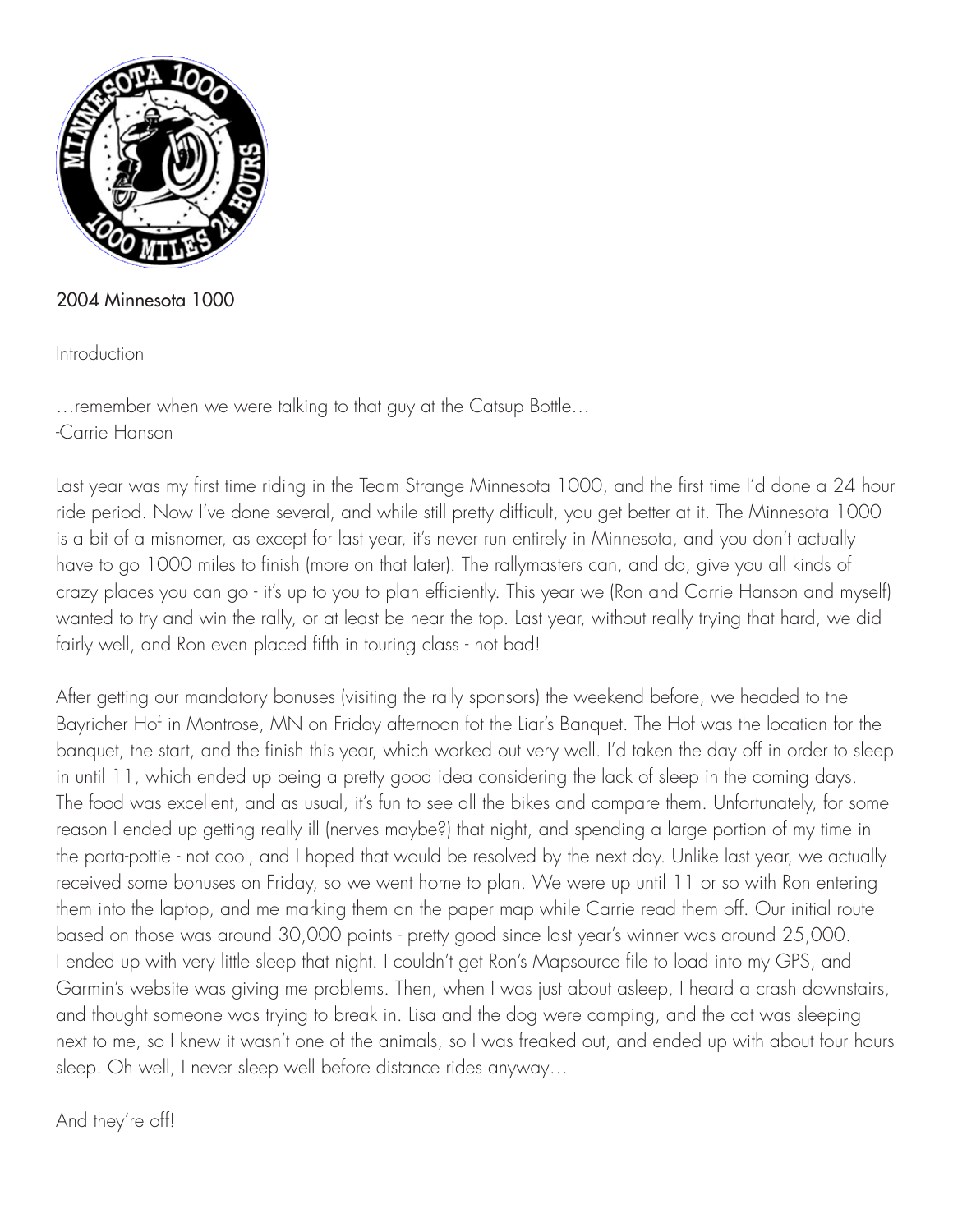We went back out to Montrose Saturday morning, to find, as expected, there were more bonuses. This of course threw our first route out the window. We looked at a few possibilities, and found that going down through Iowa and Illinois to St. Louis and Jefferson City, MO would gain us the most points. It was about 1400 miles though, so we knew it would be pushing it, but that route was over 40,000 points, which would have to be close to the top. It also meant no sleep bonus, so physically it would be tough as well. We rode a long way before hitting our first bonus, which was a giant treehouse near Marshalltown, IA. The lady there seemed surprised, and not entirely happy, to see the three of us, dressed like spacemen, ride up to the campground. We must have been the first to show up there. We explained that we just needed to read her sign, and leave. The treehouse is a Lincoln Highway Interpretive Site, in case you wanted to know. It was on to our second bonus which was a bank in Grinnell, IA. I think it had something to do with architect Louis Sullivan. All I know is that it had lions with wings on it. We followed that with a visit to the house featured in the painting "American Gothic" in Eldon, IA. I figured there'd be more to it, but it was just a house. We did the standard farmer with a pitchfork pose for our photo bonuses, and headed for Hannibal, MO, for another bonus, which was just to get a gas receipt. On the way we drove through Ottumwa, where we were nearly run over by about three different cars - Radar O'Reilly would be ashamed! Why does Iowa, a smaller state than MN and with lower taxes, have so many good roads? Lots of four-lane and good pavement. I can't say the same for Missouri though - road construction there consists of pouring greasy oil on the road and slapping up a sign telling about it. You know it's not good when you see mist coming from the back tires of the bike in front of you, and it hasn't rained in days!

It was in Hannibal we met up with Brett Donahue and his Barney Glide and Allen Wilson. They were going the same way as we were, at least for a while, so we rode with them to Pittsfield, IL (to buy BBQ potato chips), and then down the Illinois River to Alton, IL. The ride down the river was one of the prettiest and most fun rides I'd ever been on - great roads and great scenery along the river flats. I'd never seen houses on stilts before but I'd imagine you'd need that there. Brett had a radar detector, so we rode behind him, and it was exciting to say the least. He's a hell of a good rider, being a former racer, and it put our skills to the test riding with him. We left them at the Reverend Lovejoy Memorial in Alton, IL (I have to wonder if the Simpsons character is named for this guy). We were concerned about this one, as it appeared to be a time limited bonus, as the park closes 1/2 hour after sunset. What we didn't realize until we were on our way, was that the sun sets about a half hour EARLIER when you go that far south - uh oh - that could be a problem. Turns out we made it with some time to spare (and later found out we wouldn't be time barred even if we'd been there later - way to mess with our minds!) Brett and Allen left us there and went deeper into Illinois, while we headed toward St. Louis.

One of my jobs seems to be to find tall objects on rallies. First the treehouse, then the Lovejoy monument, and now we were on our way (after a gas stop in Pontoon Beach, IL) to the World's Largest Catsup Bottle in Collinsville, IL, a suburb of St. Louis. I was a little nervous about this (I'm also the worrier of the group) because I'd been on the Illinois side of St. Louis before, in East St. Louis, where I once made a wrong turn and ended up in what appeared to be a war zone. I didn't want to repeat that, especially not late at night on a bike. My fears were unfounded - Collinsville was a nice town, but we had to drive a long way off the freeway to find the bottle - which I barely spotted through some trees. Apparently had we come from the other way, it was easy to see. This was the biggest bonus on the rally - over 8000 points, and sure enough,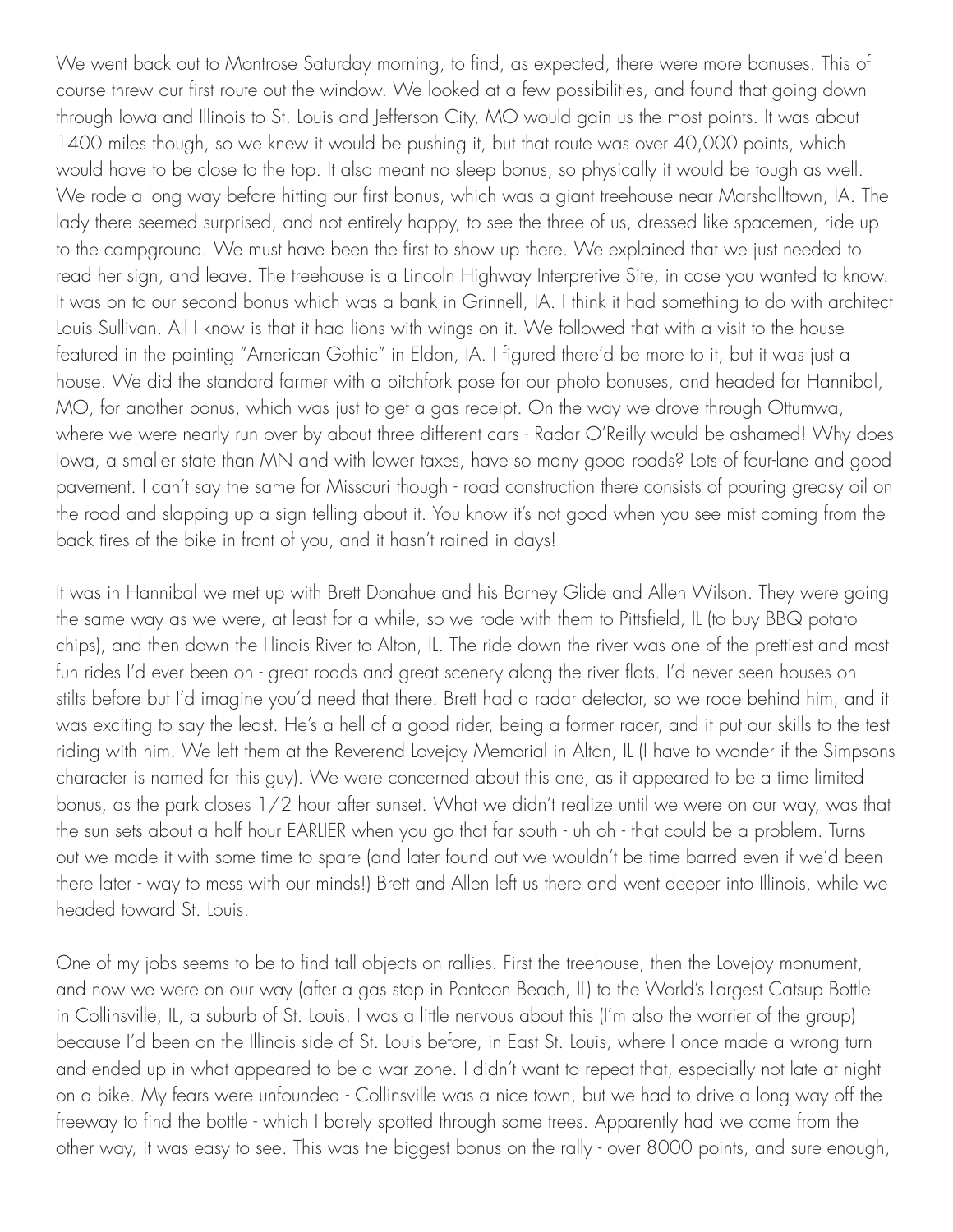there were three other riders there when we were, including John Coons, who helped us out by turning on his headlights to light the sign for our photo bonus - many thanks to John!

Uh oh - not another problem on a rally!

To get to our next stop, the Elvis museum in Wright City, MO, we had to go right through downtown St. Louis. It was really cool to see the Gateway Arch lit up at night as you cross the river, though traffic was pretty bad even at that time of night. As we pulled off for the bonus in Wright City, I noticed my speedometer start to bounce. That hadn't happened before, and I was concerned. When we stopped, I fiddled with the cable - everything seemed tight, and the cable wasn't broken - maybe it'd be okay. No such luck - when we got back on the road, it bounced a couple more times, and then I had no speedometer at all, and no odometers - completely dead. You have to have a working odometer to collect points. You probably could have heard my heart sink back in Minneapolis - we were in contention to win, and now this. I knew that the best case scenario was that I'd lose my fuel log and our final bonus in Jefferson City - a 7500 point bonus, and at worst I'd get no bonus points and DNF. We thought that I could collect my points up to the failure, but I wasn't sure, and the rules weren't completely clear (is anything really clear on a distance ride at 11:45 at night?).

I debated heading straight back to MN, knowing I couldn't collect any more points, or staying with Ron and Carrie. I chose to stick with them rather than ride alone through the middle of Missouri and Iowa on twolanes in the middle of the night, so we headed down to Jefferson City. I don't think we realized how far off the interstate it was - about 25 miles, meaning about an hour round trip with the bonus. The bonus was just a gas receipt (which I couldn't claim) and we had to drive all the way through town to find a gas station. This is the freaking capital of the state and there's no gas on the north side of town? I was afraid this would be one of those "sucker bonuses" and they had some crazy law banning gas stations in city limits. That wasn't the case, and we found a couple of stations a few miles in. Apparently, hanging out at the gas station at 12:30 am is the hip thing to do in Jefferson City. At the one across the street from us, there must have been 40 people having a party in the parking lot of some convenience store. Loud music blaring, cars coming and going, people hanging around on the curb drinking, yelling to us "I WANT A RIDE" - it was quite the scene. I'll have to plan my next get together at the Mobil station too - stale hot dogs and 3.2 beer for all!

That was our last bonus before heading straight home through the deer-infested hinterlands of Missouri and Iowa. There weren't many towns or cars on that stretch, and it was really dark as there was no moon. We had to keep on the lookout for deer, raccoons, cats and drunks on the road, and we probably saw a few of each. We stopped before we needed to in Kirksville, MO for gas, as we didn't know for sure where we'd find another open station and headed for Des Moines. Near Des Moines, Carrie started to get really tired, so we pulled off at a gas station. Unfortunately, the station wasn't open, so we couldn't get gas there. Carrie slept for 15 minutes while Ron and I wandered around the parking lot (if only that Sonic next door would have been open - mmmm Sonic!).

We stopped again for gas in Williams, IA, and realized we were really tight on time - we had between 10 and 30 minutes for a window to avoid being time barred - that's too close. Any delays and we'd be